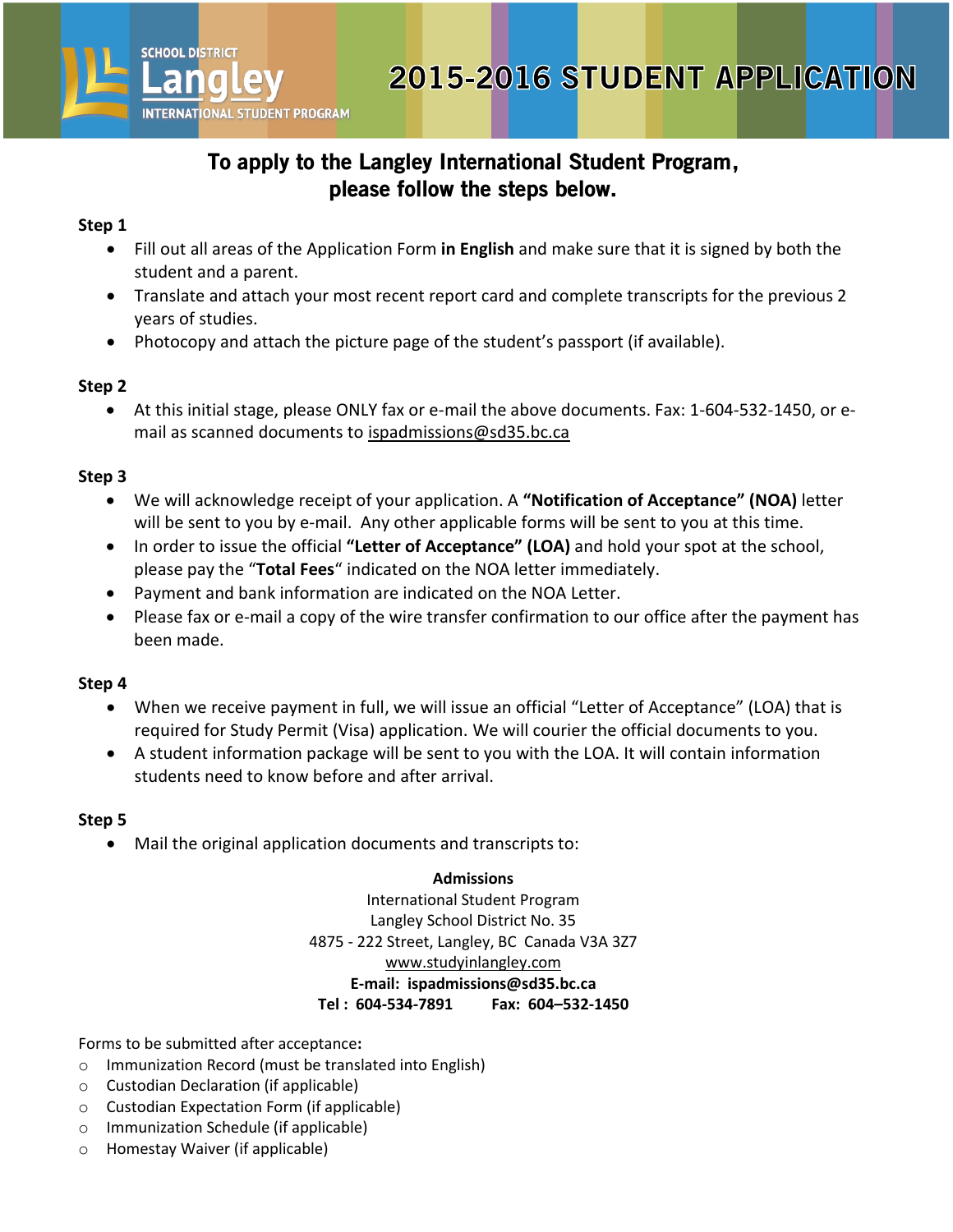



## 2015/16 FEES All prices are quoted in Canadian Dollars APPLICATION FEE (NON-REFUNABLE) TUITION FEE MEDICAL INSURANCE **TOTAL FEE \$ 150 \$ 12,500 \$ 900 \$ 13,550 ADDITIONAL FEES (if applicable)** CUSTODIANSHIP FEE \* **\$ 100** (if you require Langley School District Custodian) HOMESTAY FEE **\$ 800 per month** (for additional nights, please add \$27 per night) HOMESTAY PLACEMENT FEE \* **\$ 350** (one-time fee if the Langley School District is arranging the Homestay placement.) AIRPORT PICK-UP FEE \* **\$ 150** (If required, please check applicable box on page 3, Section 11. Fee only applies to the first time a student arrives at the airport.) \* **Non-refundable unless study permit is not approved**

## **Homestay:**

- We expect that international students will live in an approved local homestay arranged by the Langley School District.
- If other homestay arrangements are going to be made, the Langley School District Office must be contacted first. The Langley School District assumes no liability and will require the parents to sign a waiver.
- Homestay arrangements cannot be made for students under the age of 13. A parent must live with students under the age of 13 for the duration of the school year.

## REFUND POLICY All requests must be made in writing

- a. Full refund, less application fee (\$150), if the Study Permit is not approved by the Canadian Embassy (student must include letter of rejection from the Embassy).
- b. **Two-thirds (2/3)** of \$12,500 Tuition, if the student withdraws prior to the commencement of the program. An earlier refund deadline of the 2nd Friday of June is in effect for Langley Fine Arts School and Langley Fundamental School.
- c. **One-half (1/2)** of \$12,500 Tuition, if the student withdraws any time between commencement of the program and the end of the first calendar month. An earlier refund deadline of the 2nd Friday of July is in effect for Langley Fine Arts School and Langley Fundamental School.
- d. **No refund of fees** if the student withdraws after the first calendar month of the program.
- e. If a student is dismissed from a Langley school, this constitutes dismissal from the entire Langley School District International Student Program. The student is then sent home at the parent's expense and without a refund.
- f. Students receiving Permanent Resident status mid-year (October June) will not receive a refund.
- g. Students who live with their parents and become Permanent Residents after tuition fees have been paid but before September 30<sup>th</sup> will receive a full refund less an administrative fee of \$500. Please contact the District office for further details. An earlier refund deadline of the 2nd Friday of June is in effect for Langley Fine Arts School and Langley Fundamental School.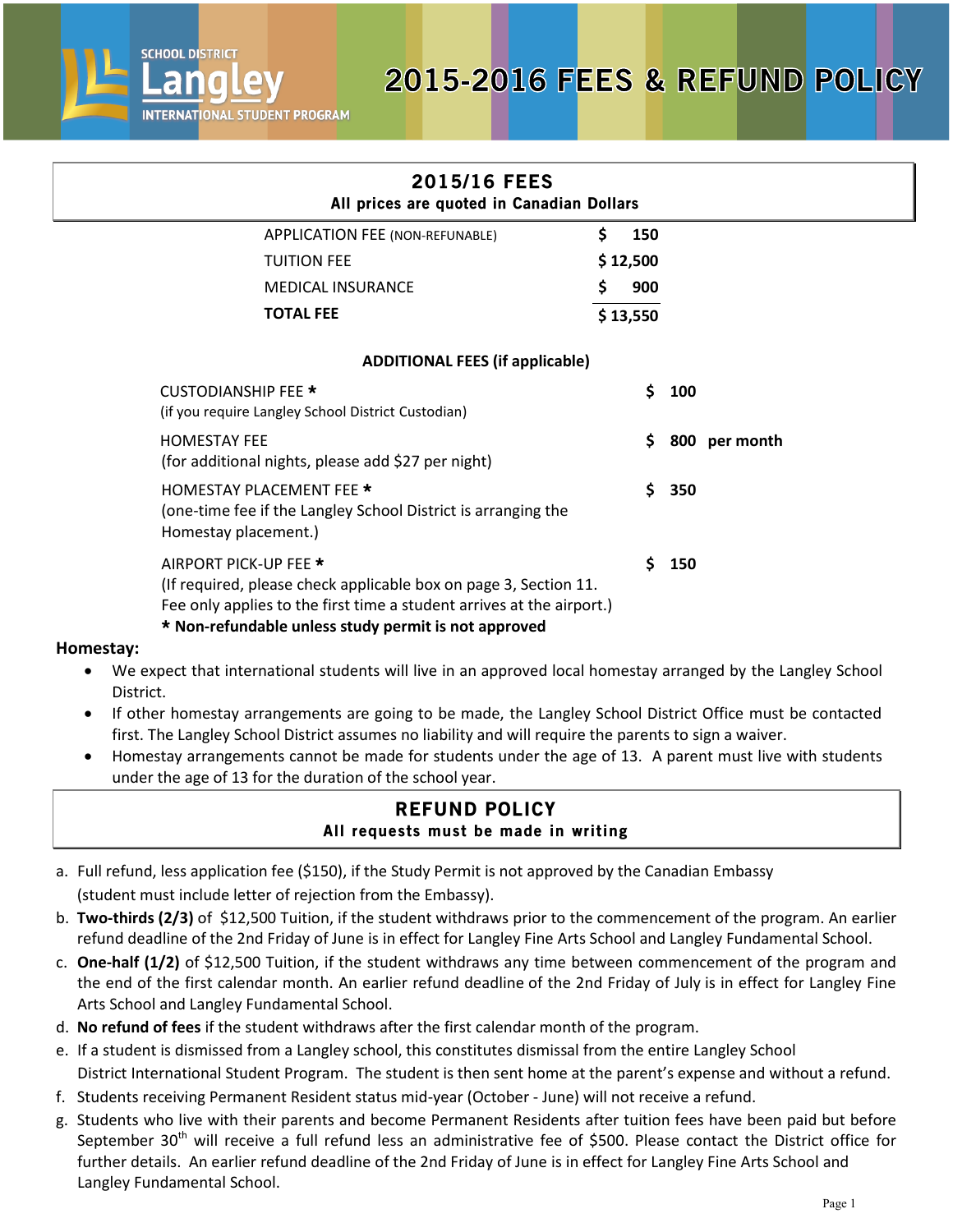

# 2015-2016 STUDENT APPLICATION

| 1.<br><b>STUDENT INFORMATION</b>                       |                                                                                                                                                    | Date of Application: ___________ |                                                                                                                                                                                                                                |             |                       |                                                   |             |
|--------------------------------------------------------|----------------------------------------------------------------------------------------------------------------------------------------------------|----------------------------------|--------------------------------------------------------------------------------------------------------------------------------------------------------------------------------------------------------------------------------|-------------|-----------------------|---------------------------------------------------|-------------|
| <b>Student's Name:</b>                                 |                                                                                                                                                    |                                  |                                                                                                                                                                                                                                |             | <b>DAY</b>            | <b>MONTH</b>                                      | <b>YEAR</b> |
|                                                        | SURNAME (FAMILY NAME)                                                                                                                              |                                  | GIVEN NAME(S)                                                                                                                                                                                                                  |             | <b>ENGLISH NAME</b>   |                                                   |             |
| <b>Student's Birth date:</b>                           | <b>MONTH</b><br>DAY                                                                                                                                | <b>YEAR</b>                      |                                                                                                                                                                                                                                |             |                       | Age: Gender: Male $\Box$ Female $\Box$            |             |
|                                                        | Place of Birth: <u>CITY / PROVINCE</u>                                                                                                             |                                  |                                                                                                                                                                                                                                |             |                       |                                                   |             |
|                                                        |                                                                                                                                                    |                                  |                                                                                                                                                                                                                                |             |                       |                                                   |             |
| 2.<br><b>PARENT INFORMATION</b>                        |                                                                                                                                                    |                                  |                                                                                                                                                                                                                                |             |                       |                                                   |             |
| <b>Name &amp; Contact</b><br><b>Number of Parents:</b> |                                                                                                                                                    |                                  |                                                                                                                                                                                                                                |             |                       |                                                   |             |
|                                                        | <b>FATHER'S SURNAME</b>                                                                                                                            | <b>FATHER'S GIVEN NAME</b>       |                                                                                                                                                                                                                                |             |                       | FATHER'S CELL PHONE / WORK NUMBER                 |             |
|                                                        | MOTHER'S SURNAME                                                                                                                                   | MOTHER'S GIVEN NAME              |                                                                                                                                                                                                                                |             |                       | MOTHER'S CELL PHONE / WORK NUMBER                 |             |
| Permanent Address:                                     |                                                                                                                                                    |                                  |                                                                                                                                                                                                                                |             | <b>HOME TELEPHONE</b> |                                                   |             |
| (Home Country)                                         | <b>STREET ADDRESS</b>                                                                                                                              |                                  |                                                                                                                                                                                                                                |             |                       |                                                   |             |
|                                                        | CITY / PROVINCE                                                                                                                                    | COUNTRY                          |                                                                                                                                                                                                                                | POSTAL CODE |                       | PARENT'S FAX NUMBER                               |             |
| <b>Father's email:</b>                                 |                                                                                                                                                    |                                  | <b>Mother's email:</b>                                                                                                                                                                                                         |             |                       |                                                   |             |
|                                                        | <u> 1980 - Johann Barn, fransk politik (</u>                                                                                                       |                                  |                                                                                                                                                                                                                                |             |                       | <u> 1980 - Andrea Brand, amerikansk politik (</u> |             |
| 3. AGENT / REFERRAL INFORMATION                        |                                                                                                                                                    |                                  |                                                                                                                                                                                                                                |             |                       |                                                   |             |
|                                                        |                                                                                                                                                    |                                  |                                                                                                                                                                                                                                |             |                       |                                                   |             |
|                                                        |                                                                                                                                                    |                                  |                                                                                                                                                                                                                                |             |                       | Tel: $($ $)$                                      |             |
|                                                        |                                                                                                                                                    |                                  |                                                                                                                                                                                                                                |             |                       |                                                   |             |
|                                                        |                                                                                                                                                    |                                  |                                                                                                                                                                                                                                |             |                       |                                                   |             |
| 4.                                                     | <b>EMERGENCY CONTACT PERSON IN BC (If available)</b>                                                                                               |                                  |                                                                                                                                                                                                                                |             |                       |                                                   |             |
|                                                        |                                                                                                                                                    |                                  |                                                                                                                                                                                                                                |             |                       |                                                   |             |
|                                                        | Tel: $(\_\_)$                                                                                                                                      |                                  |                                                                                                                                                                                                                                |             |                       |                                                   |             |
| 5.                                                     | <b>CUSTODIAN (LEGAL GUARDIAN) RESPONSIBLE FOR STUDENT WHILE LIVING IN LANGLEY</b>                                                                  |                                  |                                                                                                                                                                                                                                |             |                       |                                                   |             |
|                                                        | The District would prefer a local person act as custodian whenever possible.                                                                       |                                  |                                                                                                                                                                                                                                |             |                       |                                                   |             |
| Name:                                                  | <u> Alexandria de la contrada de la contrada de la contrada de la contrada de la contrada de la contrada de la c</u>                               |                                  | Relationship: Note and the set of the set of the set of the set of the set of the set of the set of the set of the set of the set of the set of the set of the set of the set of the set of the set of the set of the set of t |             |                       |                                                   |             |
|                                                        |                                                                                                                                                    |                                  | Tel:                                                                                                                                                                                                                           |             |                       |                                                   |             |
|                                                        | <u> 1989 - Johann Barn, fransk politik (d. 1989)</u>                                                                                               |                                  | Fax:                                                                                                                                                                                                                           |             |                       |                                                   |             |
| Cell:                                                  | <u> 1980 - Johann Barn, mars ar breithinn ar chuid ann an t-Alban ann an t-Alban ann an t-Alban ann an t-Alban a</u>                               |                                  | Email:                                                                                                                                                                                                                         |             |                       |                                                   |             |
| for my child.                                          | □ I require a District arranged Homestay, therefore the Langley International Student Program will be the Custodian                                |                                  |                                                                                                                                                                                                                                |             |                       |                                                   |             |
| 6.                                                     | <b>SCHOOL / GRADE INFORMATION</b>                                                                                                                  |                                  |                                                                                                                                                                                                                                |             |                       |                                                   |             |
|                                                        | Preferred Grade: _____ Anticipated start date: $\Box$ 1 <sup>st</sup> Semester (September) $\Box$ 2 <sup>nd</sup> Semester (February) $\Box$ Other |                                  |                                                                                                                                                                                                                                |             |                       |                                                   |             |
|                                                        |                                                                                                                                                    |                                  |                                                                                                                                                                                                                                |             |                       |                                                   |             |
| <b>Schools Preferred:</b>                              |                                                                                                                                                    |                                  |                                                                                                                                                                                                                                |             |                       | $\Box$ No Preference, please assign               |             |
|                                                        | (The Langley School District reserves the right to determine the final grade and school placement)                                                 |                                  |                                                                                                                                                                                                                                |             |                       |                                                   |             |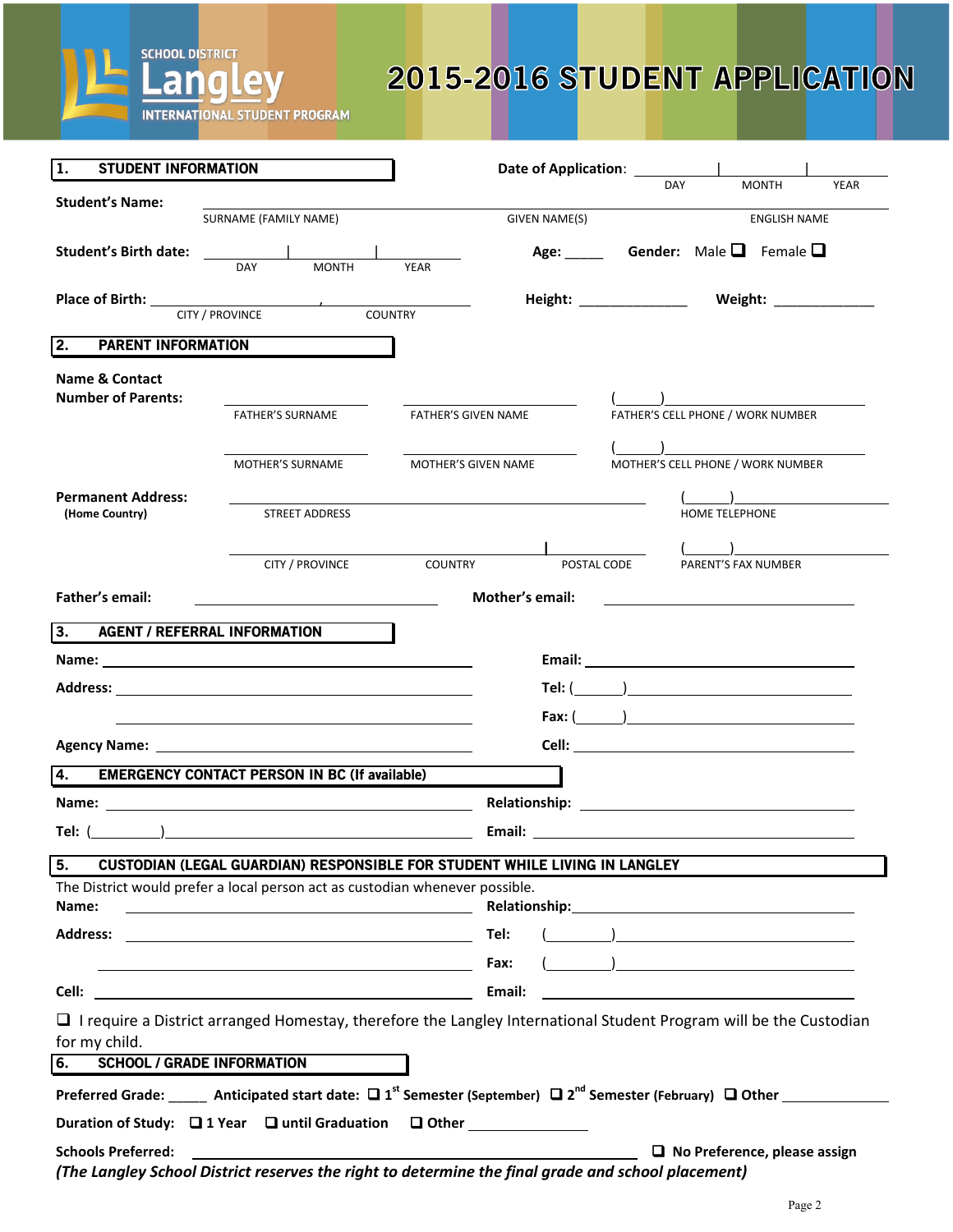| <b>HOMESTAY</b><br>7.<br>It is expected that students live in an approved local homestay arranged by the Langley School District.                                                                    |                                           |                                                       |                                                                                                                                                                                                                                      |
|------------------------------------------------------------------------------------------------------------------------------------------------------------------------------------------------------|-------------------------------------------|-------------------------------------------------------|--------------------------------------------------------------------------------------------------------------------------------------------------------------------------------------------------------------------------------------|
| $\Box$ Require District Arranged Homestay<br>$\Box$ Live with Parent                                                                                                                                 |                                           | $\Box$ Will Arrange Own Private Homestay              | (Please contact District Office first. Parents will be required to sign a waiver.)                                                                                                                                                   |
| 8.<br>DISTRICT HOMESTAY PLACEMENT PREFERENCES                                                                                                                                                        |                                           |                                                       |                                                                                                                                                                                                                                      |
| PERSONAL INFORMATION & CHARACTERISTICS:                                                                                                                                                              |                                           |                                                       |                                                                                                                                                                                                                                      |
| <b>□</b> Outgoing □ Studious □ Quiet □ Energetic □ Independent □ Shy □ Adaptable □ Other:                                                                                                            |                                           |                                                       |                                                                                                                                                                                                                                      |
| <b>SIBLINGS:</b>                                                                                                                                                                                     |                                           |                                                       |                                                                                                                                                                                                                                      |
|                                                                                                                                                                                                      |                                           |                                                       | Age:                                                                                                                                                                                                                                 |
| <b>RELIGION:</b>                                                                                                                                                                                     |                                           |                                                       |                                                                                                                                                                                                                                      |
| <b>HOBBIES:</b> (Activities you like to do in your free time)                                                                                                                                        |                                           | <b>DISLIKES:</b>                                      |                                                                                                                                                                                                                                      |
|                                                                                                                                                                                                      | Food:                                     |                                                       |                                                                                                                                                                                                                                      |
|                                                                                                                                                                                                      |                                           |                                                       |                                                                                                                                                                                                                                      |
|                                                                                                                                                                                                      |                                           |                                                       | Others: <u>with the contract of the contract of the contract of the contract of the contract of the contract of the contract of the contract of the contract of the contract of the contract of the contract of the contract of </u> |
| Please be advised the majority of District Homestay Families do have pets.<br>$\Box$ No preference<br>□ Young Children Acceptable                                                                    | $\Box$ Pet Free<br>$\Box$ Pets Acceptable | $\Box$ Non-Smoking                                    |                                                                                                                                                                                                                                      |
| 9.<br><b>AIRPORT PICK-UP</b>                                                                                                                                                                         |                                           |                                                       |                                                                                                                                                                                                                                      |
| □ Yes, I require Airport Pick-Up.                                                                                                                                                                    |                                           |                                                       | Arrival Date: ______________ Arrival Time: ______________ Flight #: ____________                                                                                                                                                     |
| * Airport Pick-up Fee is non-refundable                                                                                                                                                              |                                           | Flight Information is due one month prior to arrival. |                                                                                                                                                                                                                                      |
|                                                                                                                                                                                                      |                                           |                                                       | will be picking student up from the airport.                                                                                                                                                                                         |
| (District homestay families are no longer available to pick up students who are joining our program for the first time. Please                                                                       |                                           |                                                       |                                                                                                                                                                                                                                      |
| indicate who will be picking you up).                                                                                                                                                                |                                           |                                                       |                                                                                                                                                                                                                                      |
| 10.<br><b>HEALTH INFORMATION</b>                                                                                                                                                                     |                                           |                                                       |                                                                                                                                                                                                                                      |
| Do you have any allergies? (drugs, food, pets, insect bites, smoke etc.)                                                                                                                             |                                           |                                                       | $\Box$ Yes $\Box$ No                                                                                                                                                                                                                 |
|                                                                                                                                                                                                      |                                           |                                                       |                                                                                                                                                                                                                                      |
| Do you have a perceived or documented learning or physical disability, social integration or behavioural concerns, or any other<br>health conditions or history of depression or criminal behaviour? |                                           |                                                       | $\Box$ Yes $\Box$ No                                                                                                                                                                                                                 |
|                                                                                                                                                                                                      |                                           |                                                       |                                                                                                                                                                                                                                      |
| Do you regularly take any medications?                                                                                                                                                               |                                           |                                                       | $\Box$ Yes $\Box$ No                                                                                                                                                                                                                 |
|                                                                                                                                                                                                      |                                           |                                                       |                                                                                                                                                                                                                                      |
| Plus a clear photocopy of the card and current Study Permit.  Previous School: _______________________________                                                                                       |                                           |                                                       |                                                                                                                                                                                                                                      |
| 11.<br><b>MEDICAL AUTHORITY AND RELEASE</b>                                                                                                                                                          |                                           |                                                       |                                                                                                                                                                                                                                      |

**STUDENT APPLICATION FORM Student's Name: .**

#### We as parents understand that medical emergencies can occur without warning. Therefore, we do hereby authorize the staff of the Langley School District and the sponsoring homestay parents to consent to any medical, or surgical diagnosis or treatment or hospital care for our child, which is deemed advisable by, and is rendered under the general supervision of any licensed physician or surgeon in the exercise of his/her best judgment. We understand that every attempt will be made to contact us in the event of such action.